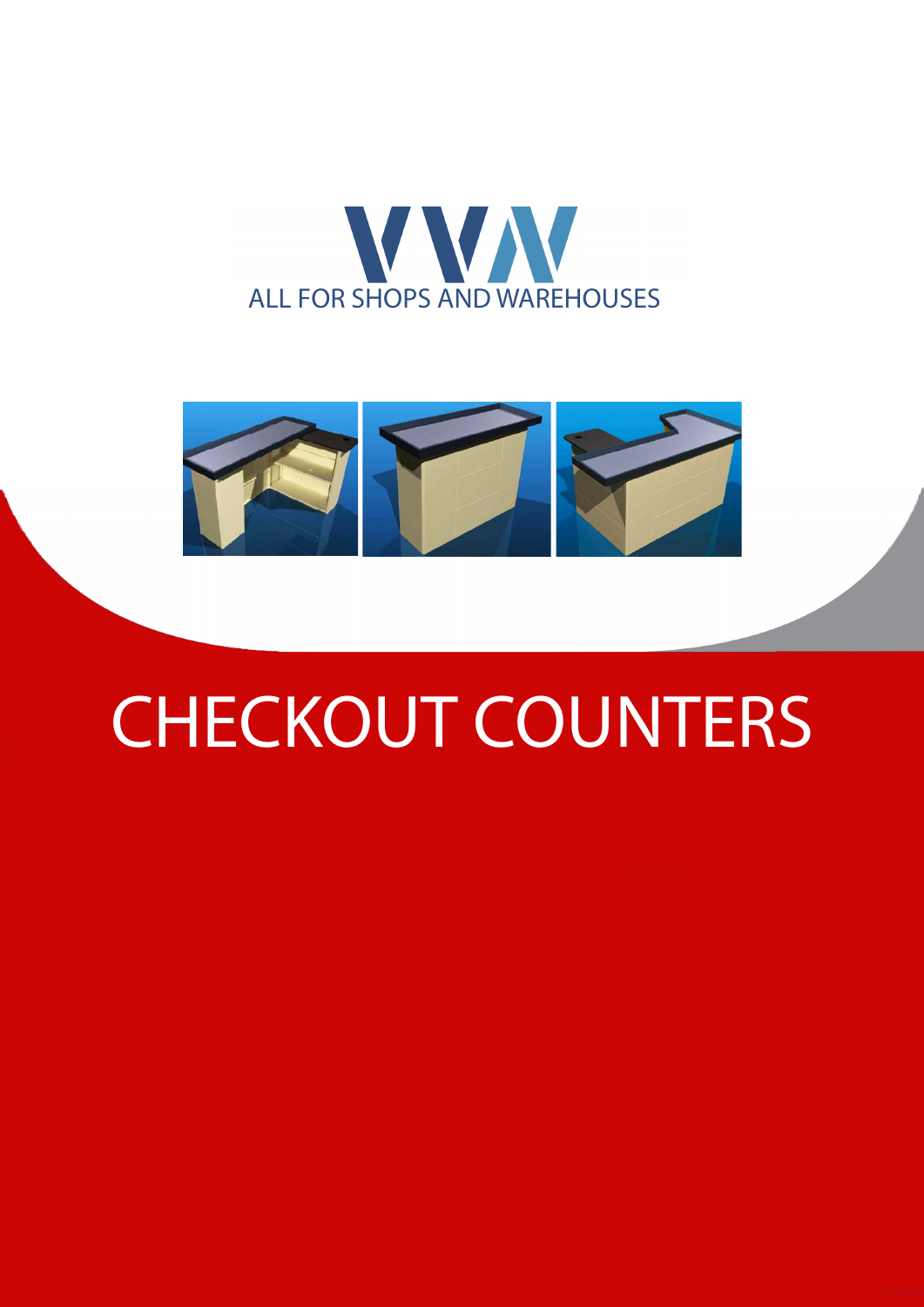# CHECKOUT COUNTERS

Nowadays, the more and more shops (even the small ones) decide to introduce self-service sale. This is a proven solution – thrifty for owner of a shop and convenient for clients who usually prefer choosing products on their own and watching them closely before buying.

However, in each shop finally you need to pay. In small selfservice shop clients pay best standing next to checkout counter GSK.

Checkout counters GSK were designed for small and medium stores. They are small, cost efficient and user friendly. They will fit even into small space.

Table top is inlaid with stainless steel (acid-proof).

# GSK 1



**Dimensions GxPxA** 1200 x 460 x 870 mm **Weigt** 31.4 kg

**Delivery options** *Assembled* 200x500x1050 mm *For self-assembly* Box (OP-B…) A1-1200x465x70, 13,5 kg Box (OP-B…) F1-830x315x160, 17,5 kg





# GSK 2



**Dimensions GxPxA** 1200 x 1000 x 870 mm Weigt 40.7 kg

#### **Delivery options**

*Assembled* 1200 x 1000 x 1050 mm *For self-assembly* Box (OP-B…) A1 – 1200 x 465 x 70, 13.5 kg Box (OP-B…) B1 – 540 x 405 x 25, 2.6 kg Box (OP-B…) G1 – 825 x 330 x 100, 12.5 kg Box (OP-B…) G2 – 825 x 330 x 100, 12.0 kg





To facilitate purchase of our product, we deliver our checkout counters already asembled (one shoud just unpack it and put it at the place of use) or in boxes, prepared for self-assembly. Dissasembled and packet checkout counter can be transported even by a low-capacy car.

Assembly of checkout counters GROSIK is exceptionally simple – it require the use of only wrench and screwdriver (delivered with package of checkout counter elements).

People averagely acquainted with technical issues need 30 minutes to assemble GSK 1, 1 hour to assemble GSK 2, 3 or 4 and 1 hour 15 minutes to assemble GSK 5.